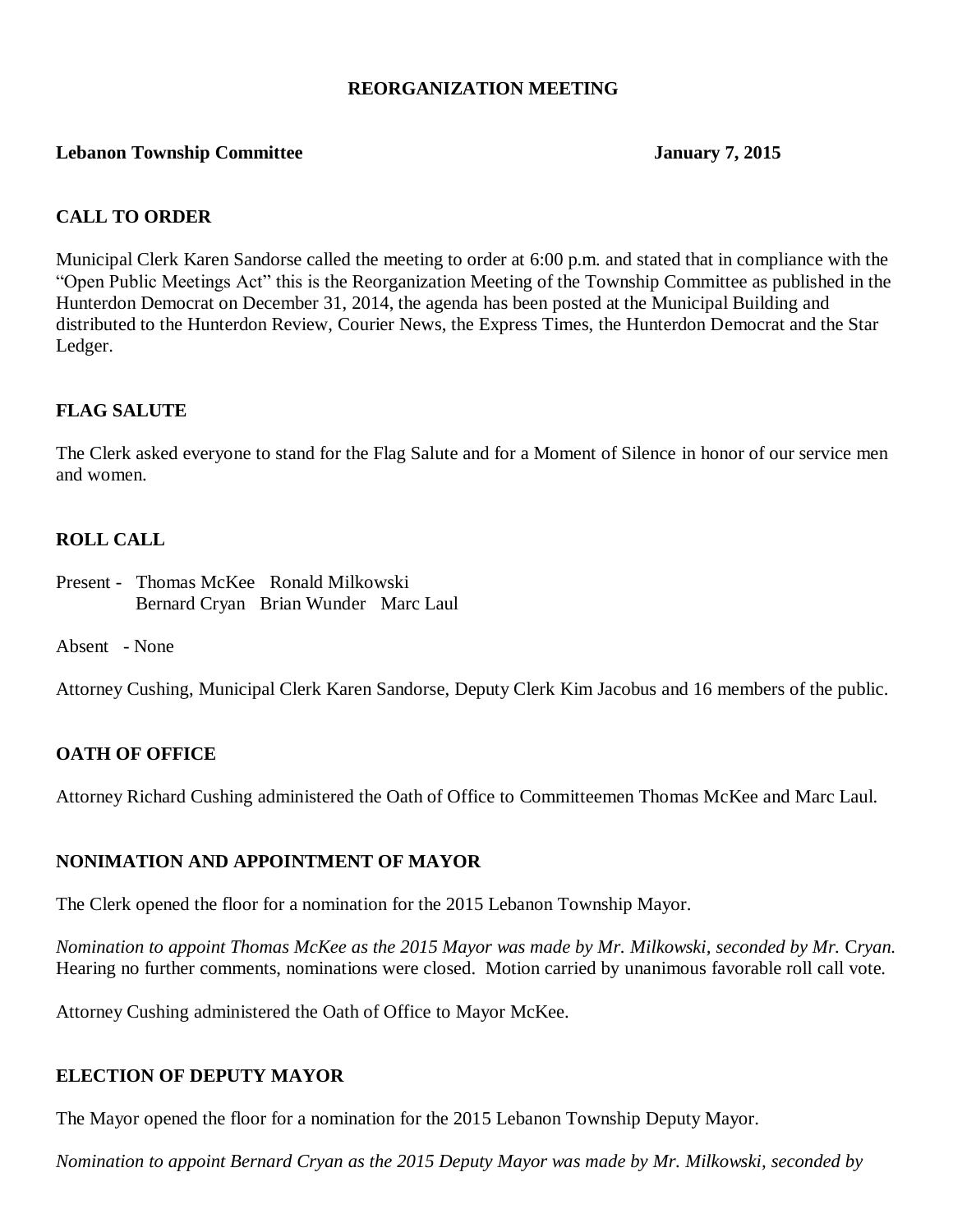LTCM 1/7/15 Page 2 of 19 Mr. Wunder. Motion carried by unanimous favorable roll call vote.

Attorney Cushing administered the Oath of Office to Deputy Mayor Cryan.

# **MAYORAL STATEMENT**

Mayor McKee welcomed everyone to the Township's Re-Organizational meeting. Mayor McKee stated that he wanted to acknowledge and thank the municipal staff, department heads, employees, police, fire and rescue and all of the dedicated volunteers who have the interest of the town at heart. The Mayor stated in his message that the Committee has a lot of work to do, but by working together it will strengthen the community and township and ensure Lebanon Township remains a great place to live and work. A resident once said to the Mayor, "All I want is good government and good government done right."

# **RESOLUTIONS**

*Motion by Mr. Wunder, seconded by Mr. Cryan and carried by unanimous favorable roll call vote, the* Township Committee adopted Resolutions No. 01-2015 to Resolution No. 03-2015 as written below.

### **Resolution No. 01-2015- Non-Fair and Open Professional Service Contracts**

# **TOWNSHIP OF LEBANON COUNTY OF HUNTERDON STATE OF NEW JERSEY**

### **RESOLUTION NO. 01-2015**

# **RESOLUTION AUTHORIZING THE AWARD OF A NON-FAIR AND OPEN CONTRACT FOR LEBANON TOWNSHIP**

**WHEREAS**, the Lebanon Township Committee has a need to acquire professional services as outlined below as a non-fair and open contract pursuant to the provisions of N.J.S.A. 19:44A-20.4 or 20.5 as appropriate; and

**WHEREAS**, the Lebanon Township CFO has determined and certified in writing that the value of the acquisition will exceed \$17,500; and

**WHEREAS**, the anticipated term of this contract is 1 year and may be extended as approved by the Lebanon Township Committee; and

**WHEREAS**, the following agencies have completed and submitted a Business Entity Disclosure Certification which certified that they have not made any reportable contributions to a political or candidate committee in the Township of Lebanon in the previous one year, and that the contract will prohibit the agency from making any portable contribution through the term of the contract; and

**WHEREAS**, sufficient funds are available in the 2015 Temporary Budget and will be made available in the 2014 Municipal Budget for the Township of Lebanon as required in – N.J.A.C. 5:30-5.4.

**NOW THEREFORE, BE IT RESOLVED** that the Lebanon Township Committee of the Township of Lebanon, County of Hunterdon, State of New Jersey, as follows:

The Mayor and Municipal Clerk are hereby authorized and directed to executive contracts with the following person and firm for the year 2015: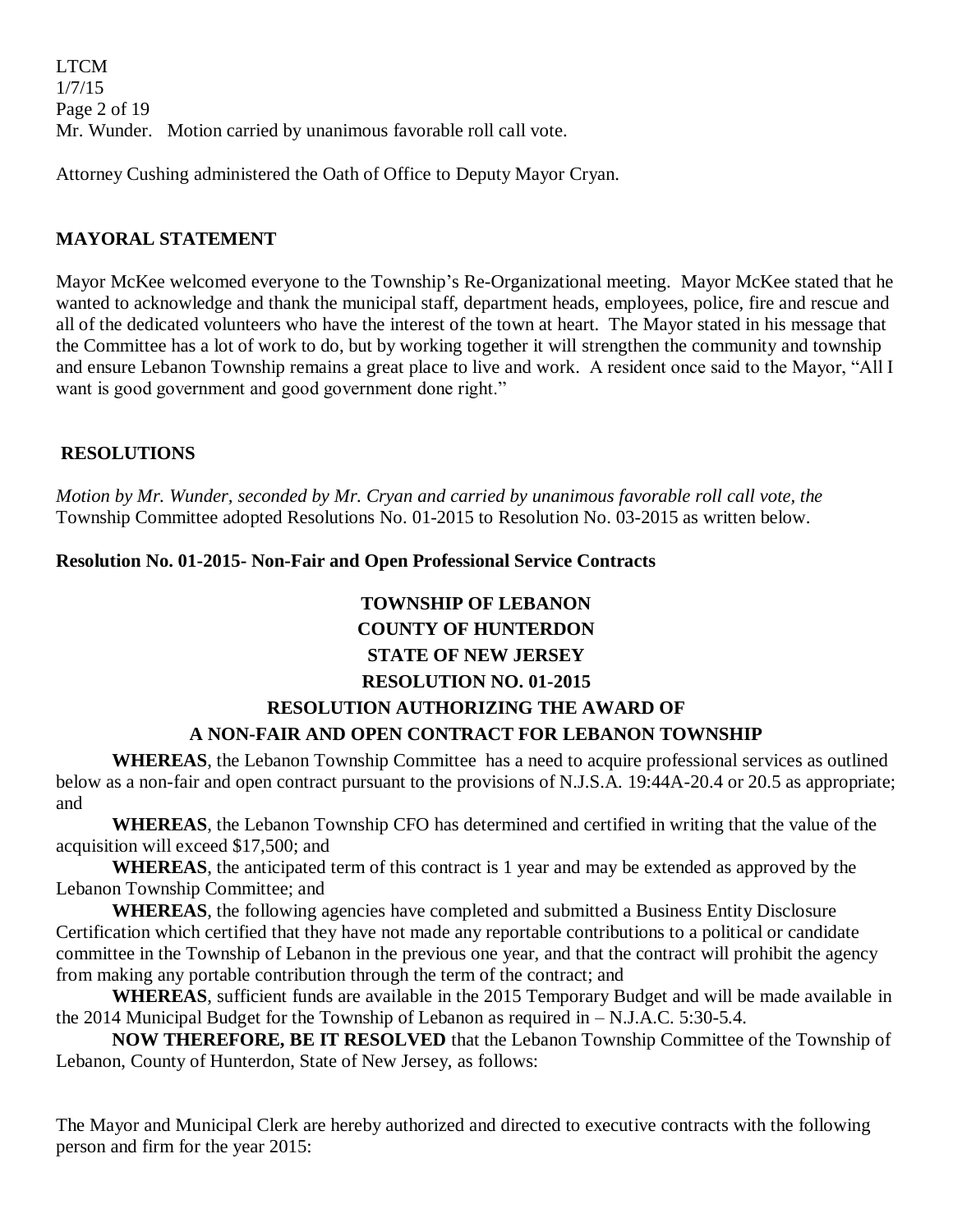1/7/15

Page 3 of 19

- 1. Richard P. Cushing of Gebhardt & Kiefer is hereby appointed Lebanon Township Municipal Attorney for the year 2015.
- 2. Stephen Risse of Bayer-Risse Engineering is hereby appointed Lebanon Township Engineer for the year 2015.
- 3. Sanford N. Groendyke is hereby appointed the Lebanon Township Insurance Agent for the year 2015.
- 4. Michael P. Bolan, is hereby appointed the Lebanon Township Professional Planner for the year 2015.
- 5. Darren Vogel is hereby appointed as Environmental Engineer/Licensed Site Remediation Professional for the 2015 year.

**BE IT FURTHER RESOLVED** that the Business Disclosure Entity Certification and the Determination of Value be placed on file with this resolution; and

**BE IT FURTHER RESOLVED** that notice of this action shall be printed in the January 14, 2015 issue of the Hunterdon Review

# **Resolution No. 02-2015- Auditor Professional Service Contract**

### **TOWNSHIP OF LEBANON COUNTY OF HUNTERDON STATE OF NEW JERSEY RESOLUTION NO. 02-2015 RESOLUTION AUTHORIZING THE AWARD OF A NON-FAIR AND OPEN CONTRACT FOR PROFESSIONAL SERVICES-MUNICIPAL AUDITOR**

**WHEREAS**, the Township of Lebanon has a need to acquire a municipal Auditor as a non-fair and open contract pursuant to provisions of N.J.S.A. 19:44A-20.5; and, **WHEREAS**, the Chief Financial Officer has determined and certified in writing

that the value of the acquisition will exceed \$17,500; and,

**WHEREAS**, the anticipated term of this contract is one year; and,

**WHEREAS**, ARDITO & CO., LLP has submitted a proposal, indicating they will

provide the auditor services for the anticipated fee of \$25,749 and \$2369; and,

**WHEREAS**, ARDITO & CO., LLP has completed and submitted a Business

Entity Disclosure Certification which certified that ARDITO & CO., LLP has not made any reportable contributions to a political or candidate committee in the Township of Lebanon in the previous one year, and that the contract will prohibit ARDITO  $& CO$ , LLP from making any reportable contributions through the term of the contract; and,

**WHEREAS**, the required certificate for the availability of funds has been filed by

the chief financial officer providing that legally appropriated balances are available to cover the amount of the contract as required by N.J.A.C. 5:30-14.5 and that fees for the aforementioned auditing and non-auditing services shall be made available by appropriate inclusion in either an annual municipal budget which includes current, revenue sharing and utility provisions, by budget amendments for Federal program spending or by inclusion in an appropriate bond ordinance.

**NOW, THEREFORE BE IT RESOLVED**, by the Township Committee of the

Township of Lebanon, authorizes the Mayor and Clerk of the Township of Lebanon to enter into a contract with ARDITO AND CO., LLP as described herein as auditors on and in behalf of the Township of Lebanon for the year 2015; and,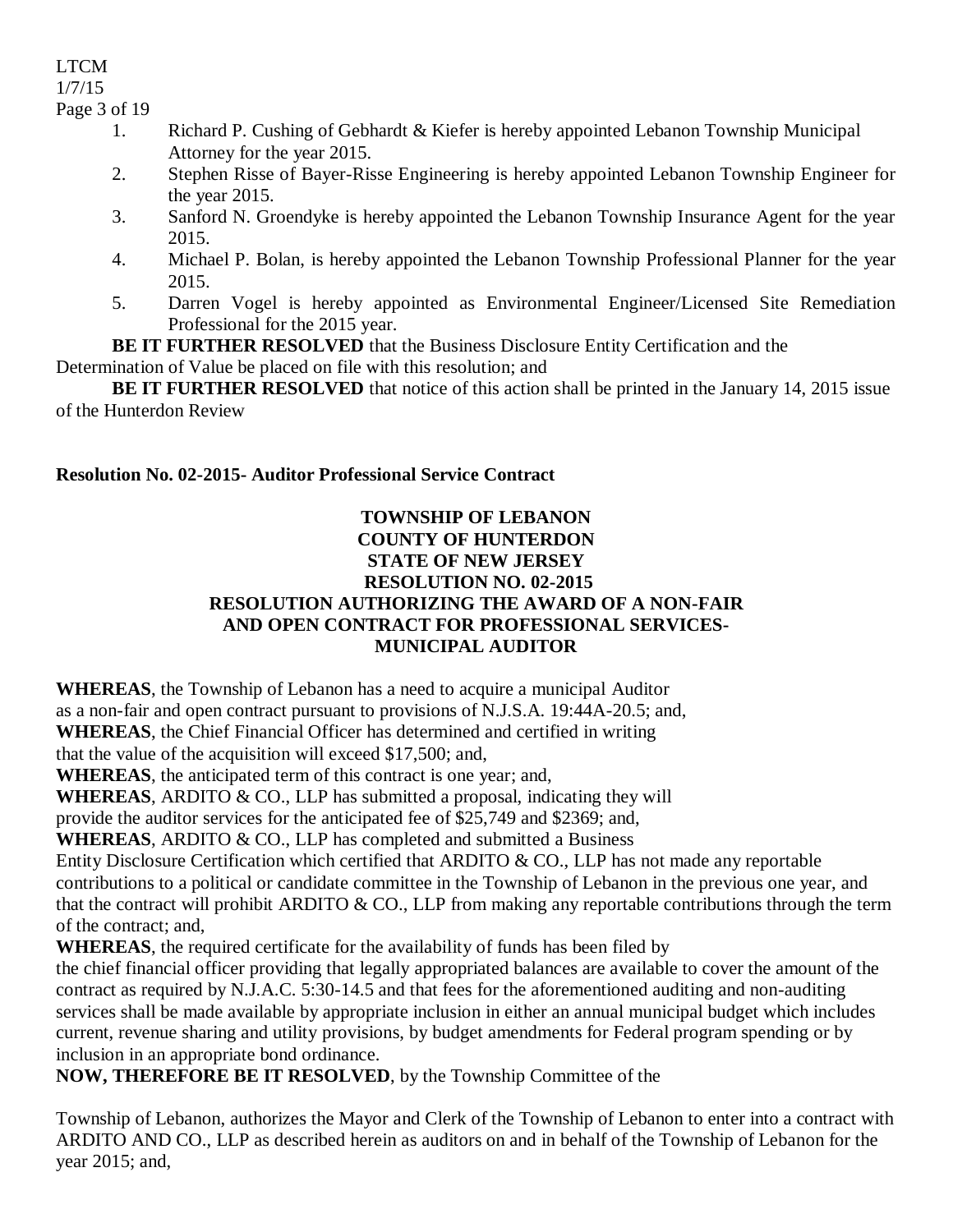1/7/15

Page 4 of 19

**BE IT FURTHER RESOLVED** that the Business Disclosure Entity Certification

and Determination of Value be placed on file with this resolution; and,

**BE IT FURTHER RESOLVED** that a notice of this action shall be printed once in

a legally designated publication.

Political Contribution Disclosure. This contract has been awarded to Ardito & Co., LLP based on the merits and abilities of Ardito & Co., LLP to provide the goods and services as described herein. This contract was not awarded through a "fair and open" process pursuant to N.J.S.A. 19:44A-20.4 et seq. As such, the undersigned does hereby attest that Ardito & Co., LLP, its subsidiaries, assigns or principals controlling in excess of 10% of the company has neither made a contribution, that is reportable pursuant to the Election Law Enforcement Commission pursuant to N.J.S.A. 19:44A-8 or 19:44A-16 in the one (1) year period preceding the award of the contract that would, pursuant to P.L. 2004, c.19. affect its eligibility to perform this contract, nor will it make a reportable contribution during the term of the contract to any political party committee in the municipality if a member of that political party is serving in an elective public

office of that municipality when the contract is awarded, or to any candidate committee of any person serving in an elective public office of the municipality when the contract is awarded.

Exhibit "A" (Mandatory Affirmative Action Language), Exhibit "B" (Affirmative Action Plan/ Report Filing Information), Exhibit "C" (Business Registration Certificate), Exhibit "D" (Business Entity Disclosure Certification) and Exhibit "E" (Political Contributions Disclosure Certification) are attached to and made a part of this contract

### **Resolution No. 03-2015- Professional Services**

### **TOWNSHIP OF LEBANON COUNTY OF HUNTERDON STATE OF NEW JERSEY RESOLUTION NO. 03-2015 PROFESSIONAL SERVICE APPOINTMENTS**

**WHEREAS**, there exists a need for Attorneys, Engineers, and Professional Experts for the Township of Lebanon, and

**WHEREAS**, the Local Public Contracts Law (N.J.S. A. 40A:11-1 et seq.) required that the resolution authorizing the award of contracts for "Professional Services" without competitive bids must be publicly advertised; and

**WHEREAS**, the Mayor, Township Clerk and Chief Financial Officer are hereby authorized and directed to execute the agreements; and

**WHEREAS** sufficient funds are available in the 2015 Temporary Budget and will be made available in the 2015 Municipal Budget for the Township of Lebanon for such services.

**NOW THEREFORE, BE IT RESOLVED** by the Township Committee of the Township of Lebanon, in the County of Hunterdon, on this  $7<sup>th</sup>$  day of January, 2015 as follows:

Martin Allen is hereby appointed as Tax Appeal Attorney for the Township of Lebanon for the year 2015.

Steve Rogut of Rogut McCarthy Troy, LLC, is hereby appointed as Bond Counsel for the Township of Lebanon for the year 2015.

Robert A. Ballard Jr. is hereby appointed Prosecuting Attorney for the year 2015.

Scott Mitzner is hereby appointed Tewksbury Township/Lebanon Township Municipal Court Public Defender for the 2015 year.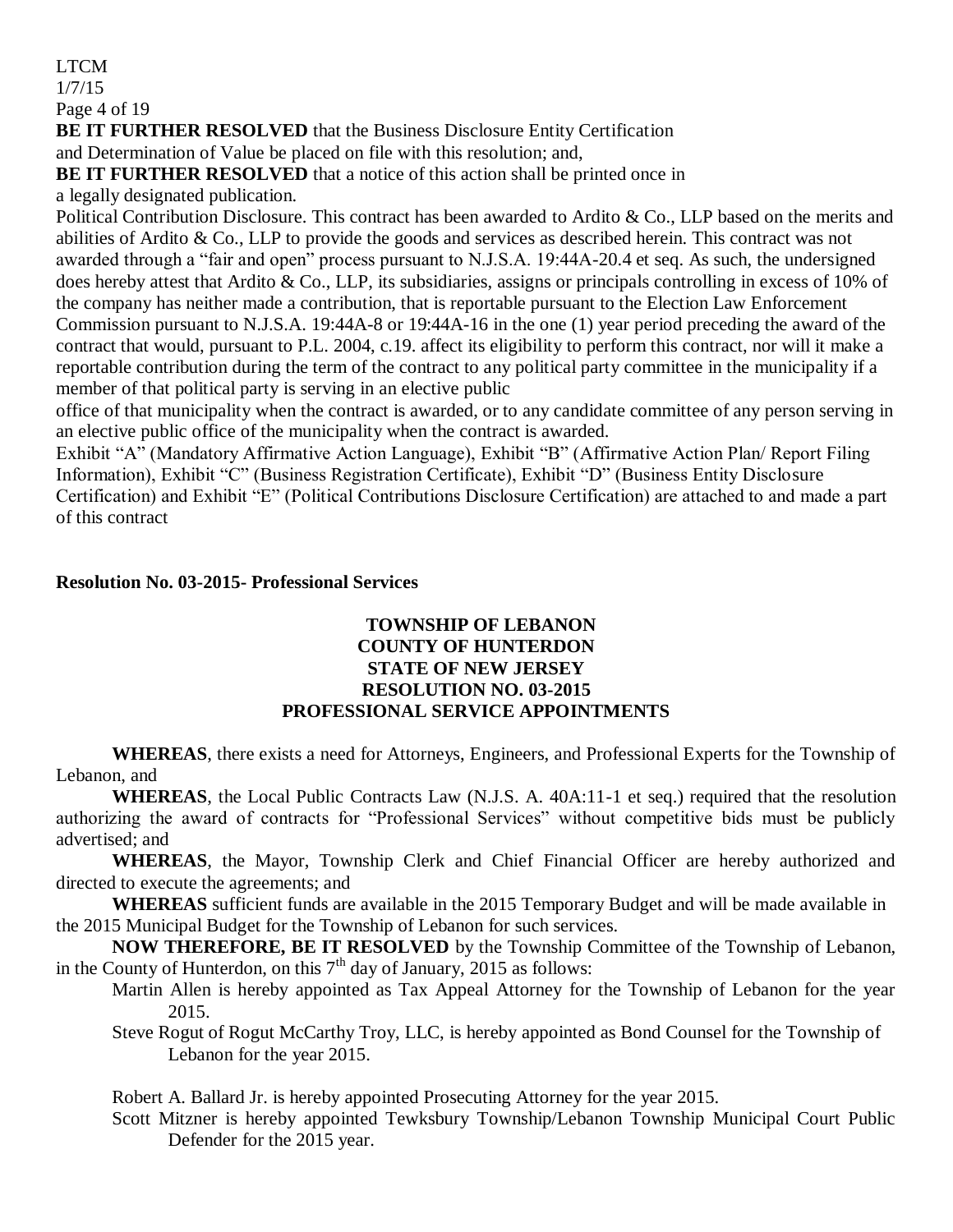LTCM 1/7/15 Page 5 of 19

*Motion by Mr. Wunder, seconded by Mr. Cryan and carried by unanimous favorable roll call vote, the* Township Committee adopted Resolutions No. 04-2015 to Resolution No. 08-2015 as written below.

### **Resolution No. 04-2015- Temporary Budget**

# **Township of Lebanon County of Hunterdon Resolution No. 04-2015 Temporary Municipal Budget**

BE IT RESOLVED, by the Township Committee of the Township of Lebanon, County of Hunterdon to establish the temporary municipal budget for the year 2015, in accordance with NJSA 40A:4-19, which consists of 26.25% of the 2014 Municipal Budget of \$4,317,243.00 which totals \$1,133,276.00.

### **Resolution No. 05-2015-Annual Meeting Schedule**

### **TOWNSHIP OF LEBANON COUNTY OF HUNTERDON STATE OF NEW JERSEY RESOLUTION NO. 05-2015 ANNUAL MEETING NOTICE SCHEDULE**

**WHEREAS** the Open Public Meetings Act (Ch 231, P.L. 1975) provides for the giving of annual notice by public bodies of the time, date and location of the regular meetings of such public body to be held during the succeeding year, and

**WHEREAS** the Open Public Meetings Act (Ch 231, P.L. 1975) hereinafter referred to as the Act, authorizes a public body to make certain other determinations and take certain other actions in conformance therewith:

**NOW THEREFORE BE IT RESOLVED** by the Township Committee of the Township of Lebanon, County of Hunterdon and State of New Jersey as follows:

Regular meetings of this Committee shall be held during the 2015 calendar year at 7:00 p.m. at the

Lebanon Township Municipal Building, 530 West Hill Road, Glen Gardner, (Lebanon Township) New Jersey, on the following dates:

# **a. The first & third Wednesday of each and every month: Jan. 21, Feb. 4 & 18, March 4 & 18, April 1 & 15, May 6 & 20, June 3 & 17, July 1 & 15, August 5 & 19, Sept. 2 & 16, Oct. 7 & 21, Nov. 4 & 18 and Dec. 2 & 16.**

- The Township Committee may, at any meeting, hold an executive session and action may be taken on any issue of importance, which may be raised.
- Copies of this Resolution and any revisions or modifications thereof, certified to be true copies by the Clerk of this municipality, be disseminated and distributed as required by the Act as follows:
	- a. Posted and maintained throughout the 2015 calendar year on the bulletin board at the Lebanon Township Municipal Building;
	- b. Faxed or hand delivered to the newspapers designated in Resolution No. 06-2015;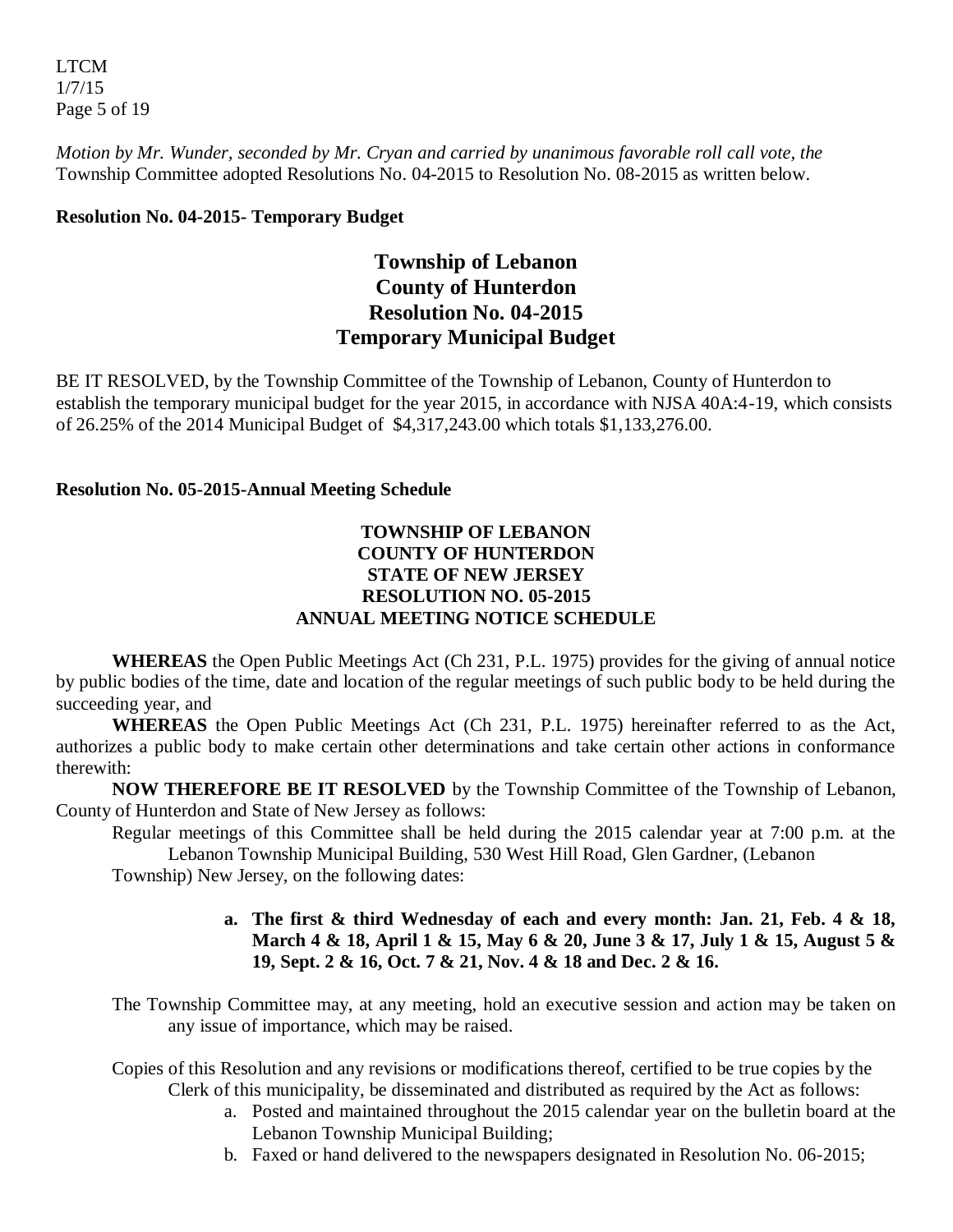- c. Filed with the Clerk of this Municipality, and
- d. Mailed to such other persons as may be entitled thereto under the terms of the Act and this Resolution.

#### **Resolution No. 06-2015-Designation of Official Newspaper**

### **TOWNSHIP OF LEBANON COUNTY OF HUNTERDON STATE OF NEW JERSEY RESOLUTION NO. 06-2015 DESIGNATION OF OFFICIAL NEWSPAPER**

**BE IT RESOLVED** by the Township Committee of the Township of Lebanon, County of Hunterdon, State of New Jersey, that pursuant to N.J.S.A. 40:53-1 et seq. The Hunterdon Review and/or the Hunterdon County Democrat are designated as the Official Newspapers. Official notices may also be published in the Express Times, the Newark Star Ledger, and the Courier News to meet time requirements.

#### **Resolution No. 07-2015-Payment of Taxes**

### **TOWNSHIP OF LEBANON COUNTY OF HUNTERDON STATE OF NEW JERSEY RESOLUTION NO. 07-2015 PAYMENT OF TAXES**

**WHEREAS**, R.S. 54:4-67 provides that the Township may fix the interest to be charged for nonpayment of taxes or assessments on or before the date when they would become delinquent, subject to certain maximum percentages therein specified;

**NOW THEREFORE, BE IT RESOLVED** by the Township Committee of the Township of Lebanon, in the County of Hunterdon that taxes shall be collected quarterly on February 1, 2015, May 1, 2015, August 1, 2015 and November 1, 2015 and that interest will be charged at the rate of 8% per annum on the first \$1,500.00 of the delinquency and 18% per annum on any amount in excess of \$1,500.00 to be calculated from the date the tax was payable until the date of actual payment. There will be a ten-day grace period after which unpaid taxes will be charged interest from the due date. If computed interest is under \$1.00, there will be no charge.

**BE IT FURTHER RESOLVED** that, pursuant to statute, if a tax delinquency is over \$10,000.00 at the end of the year, and additional flat penalty of 6% per annum shall be imposed.

**BE IS FINALLY RESOLVED THAT** this Resolution shall be published in the January 14, 2015 issue of the Hunterdon Review.

**Resolution No. 08-2015-Authorization to Cancel Property Tax**

**TOWNSHIP OF LEBANON COUNTY OF HUNTERDON STATE OF NEW JERSEY RESOLUTION NO. 08-2015**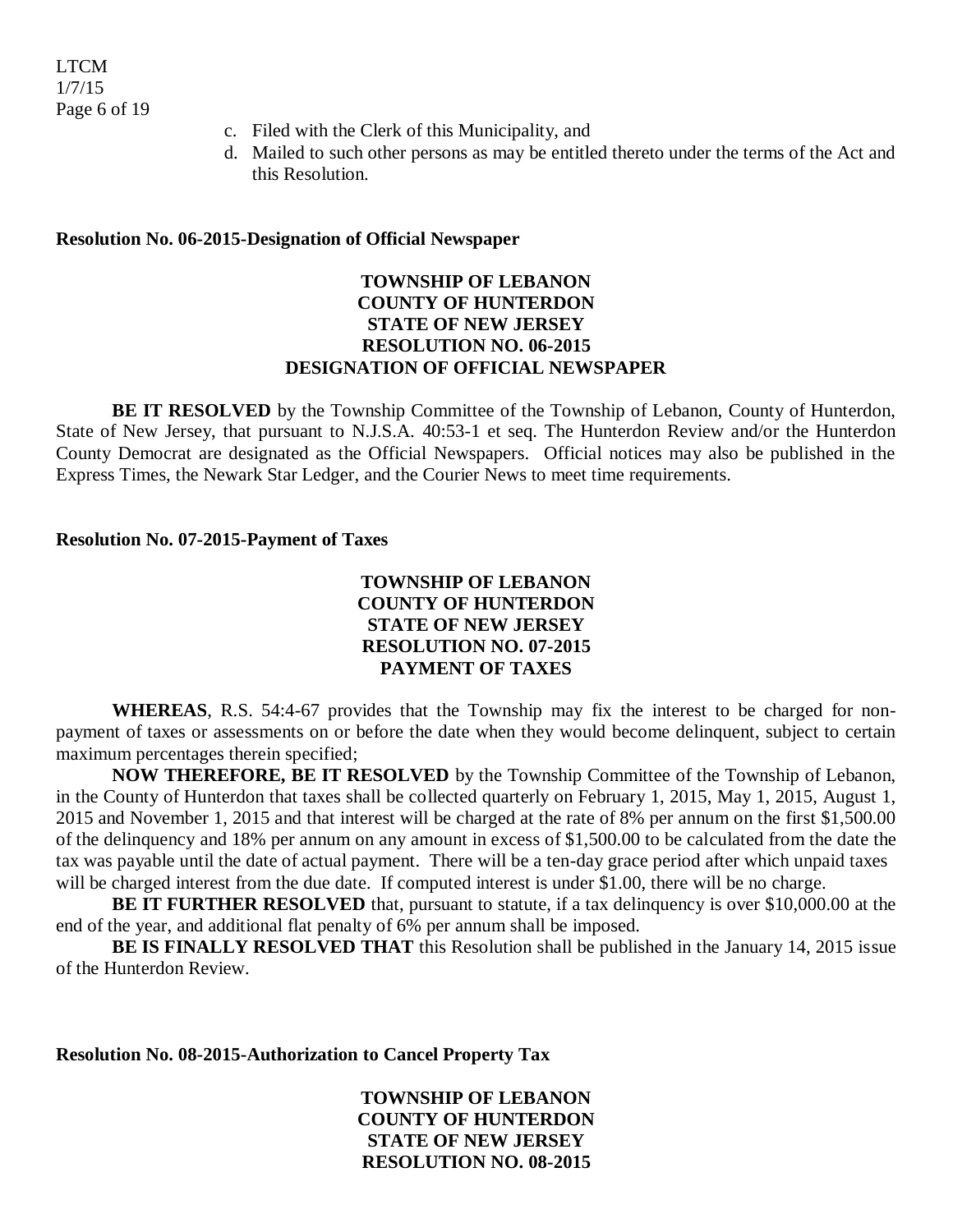LTCM 1/7/15 Page 7 of 19

#### **AUTHORIZATION TO CANCEL PROPERTY TAX CREDITS AND DELINQUENCIES**

**WHEREAS** the Township Committee of the Township of Lebanon, County of Hunterdon, State of New Jersey have been informed by the Tax Collector that from time to time there are property tax credits or delinquencies on certain property located within the Township of Lebanon, and

**WHEREAS** pursuant to N.J.S.A. 40A:5-17.1, a Resolution may be adopted by the governing body of a municipality authorizing a municipal employee to process without further action on the part of the governing body the cancellation of any property tax credit or delinquency of less than \$5.00.

**NOW, THEREFORE, BE IT RESOLVED** by the Township Committee of the Township of Lebanon, County of Hunterdon, State of New Jersey, that the Tax Collector be authorized to cancel any property tax credit or delinquency of less than \$5.00 without further action on the part of the Township Committee and that such action be noted in the Tax Duplicate for the Township of Lebanon.

*Motion by Mr. Wunder, seconded by Mr. Cryan and carried by unanimous favorable roll call vote, the* Township Committee adopted Resolutions No. 09-2015 to Resolution No. 13-2015 as written below.

### **Resolution No. 09-2015-Authorization to File Corrective Appeals**

### **TOWNSHIP OF LEBANON COUNTY OF HUNTERDON STATE OF NEW JERSEY RESOLUTION NO. 09-2015 AUTHORIZATION TO FILE CORRECTIVE APPEALS**

**WHEREAS,** the Township Committee of the Township of Lebanon has been informed that from time to time errors are made in computing tax assessments, and

**WHEREAS**, the Tax Attorney of Lebanon Township is called upon to defend tax appeals filed with the Hunterdon County Board of Taxation and to agree to stipulations of appeals.

**WHEREAS**, the Tax Attorney has requested the Township Committee authorize him to agree to Stipulation of Appeals on behalf of the Township, provided the Tax Assessor agrees with the proposed Stipulation of Appeal;

**NOW THEREFORE BE IT RESOLVED** by the Township Committee of the Township of Lebanon, County of Hunterdon, State of New Jersey, that the Tax Attorney for the Township of Lebanon is hereby authorized to file corrective appeals with the Hunterdon County Board of Taxation, in defense of appeals filed with said Board and to sign Stipulations of Appeals on behalf on Lebanon Township, which he feels are proper and in the best interest of the Municipality.

**BE IT FURTHER RESOLVED** that a copy of this Resolution be forwarded to the County board of Taxation.

This Resolution shall take effect immediately.

#### **Resolution No. 10-2015-Authorization to Sign Documents**

### **TOWNSHIP OF LEBANON COUNTY OF HUNTERDON STATE OF NEW JERSEY RESOLUTION NO. 10-2015 AUTHORIZATION TO SIGN DOCUMENTS**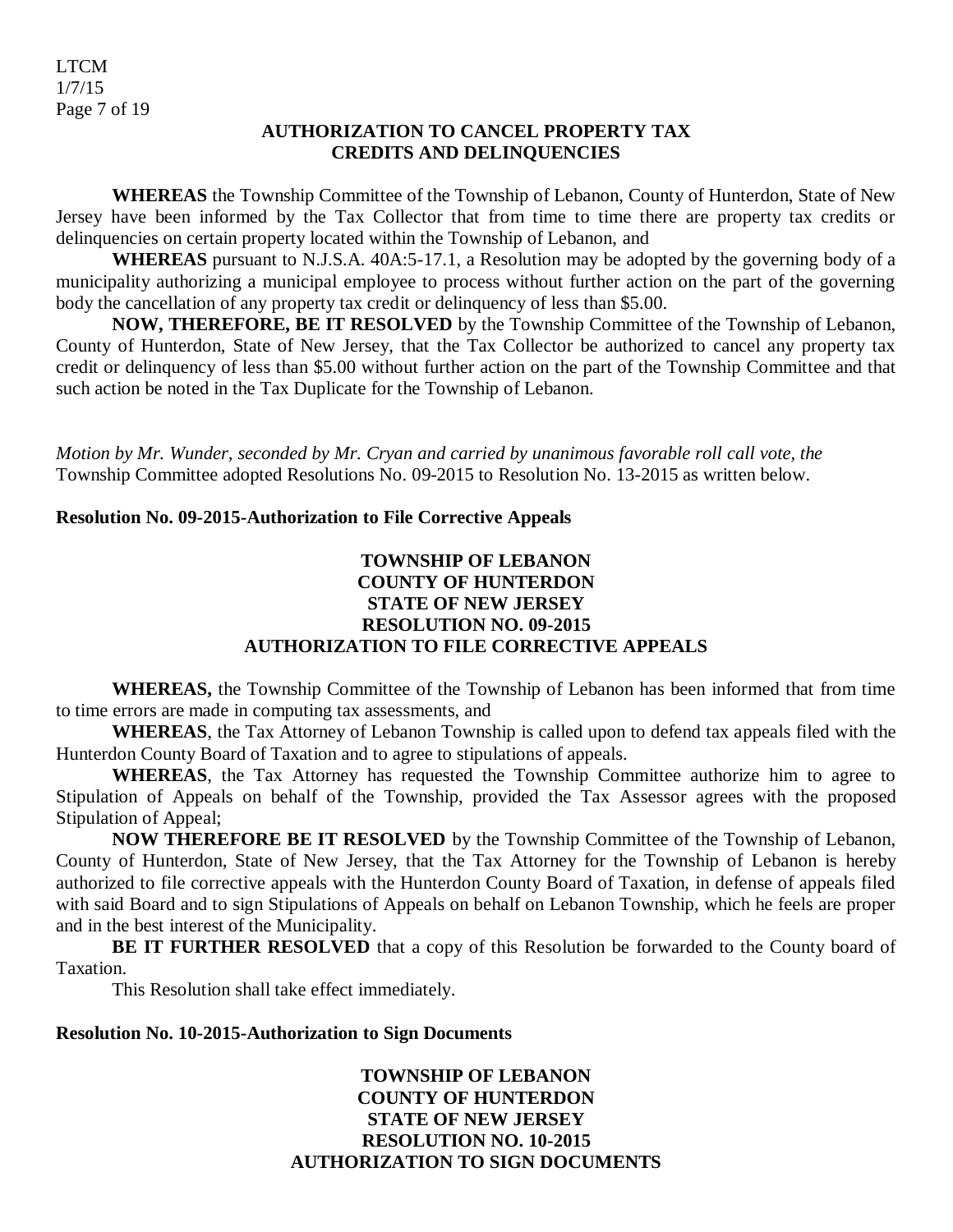LTCM 1/7/15 Page 8 of 19

**WHEREAS**, the Mayor, Deputy Mayor, Township Clerk, Deputy Clerk, and Chief Financial Officer of the Township of Lebanon are municipal officers for the Township of Lebanon; and

**NOW, THEREFORE BE IT RESOLVED**, that the Mayor or Deputy Mayor, Township Clerk or Deputy Clerk, and Chief Financial Officer be authorized to sign documents on the Township's behalf, according to law.

This Resolution shall take effect immediately.

#### **Resolution No. 11-2015-Authorization for CFO to Issue Certain Checks**

### **TOWNSHIP OF LEBANON COUNTY OF HUNTERDON STATE OF NEW JERSEY RESOLUTION NO. 11-2015 AUTHORIZATION FOR CFO TO ISSUE CERTAIN CHECKS & REMIT PAYROLL TAXES**

**WHEREAS,** the Township Committee have adopted ordinances establishing procedures for the payment of claims and payroll,

**WHEREAS,** it is necessary for certain remittances to be paid to the State of New Jersey for pension, State Income tax deductions and fees from the issuance of dog licenses, marriage licenses and construction permits; to the appropriate agencies for Federal and other State Income Tax deductions, Social Security deductions, Wage Executions ordered by the Court, and to the appropriate entity for other voluntary payroll deductions;

**WHEREAS,** Federal and State of New Jersey payroll taxes must be made by Electronic Fund Transfer as required by law;

**WHEREAS,** it is the intent of the Township Committee to pay County, local school and regional school taxes at the required intervals,

**NOW, THEREFORE BE IT RESOLVED** by the Township Committee of the Township of Lebanon, County of Hunterdon, State of New Jersey, as follows:

- 1. That the Chief Financial Officer be and is hereby by authorized to prepare and the Mayor or Deputy Mayor, the Municipal Clerk or the Deputy Clerk, and the Chief Financial Officer/Treasurer be authorized to sign the following checks, all drawn against Current Fund unless otherwise noted:
	- a. Payroll checks for all employees pursuant to established schedules; payroll checks from Payroll Account and transfer of sufficient funds from Current Fund.
	- b. Remittances from the Payroll Account to the appropriate agencies for State of New Jersey and State of Pennsylvania Gross Income Tax employee deductions and employer share payable to the State of New Jersey, for State of New Jersey Public Employees and Police and Fire Retirement Systems and Contributory Insurance for employee deductions and to the SUI Reserve Fund for

employee deductions as may apply, to appropriate agencies for wage executions to comply with court orders and to the appropriate entity for other voluntary payroll deductions.

- c. Checks payable to the appropriate agency of the State of New Jersey for fees from the issuance of dog licenses, marriage licenses. (Dog license fees from the Animal Control Account).
- d. Checks payable to the County of Hunterdon for taxes upon receipt of statement from the County Chief Financial Officer.
- e. Checks payable to the Lebanon Township Board of Education and North Hunterdon-Voorhees Regional High School District upon receipt of statements from the respective Board Secretaries.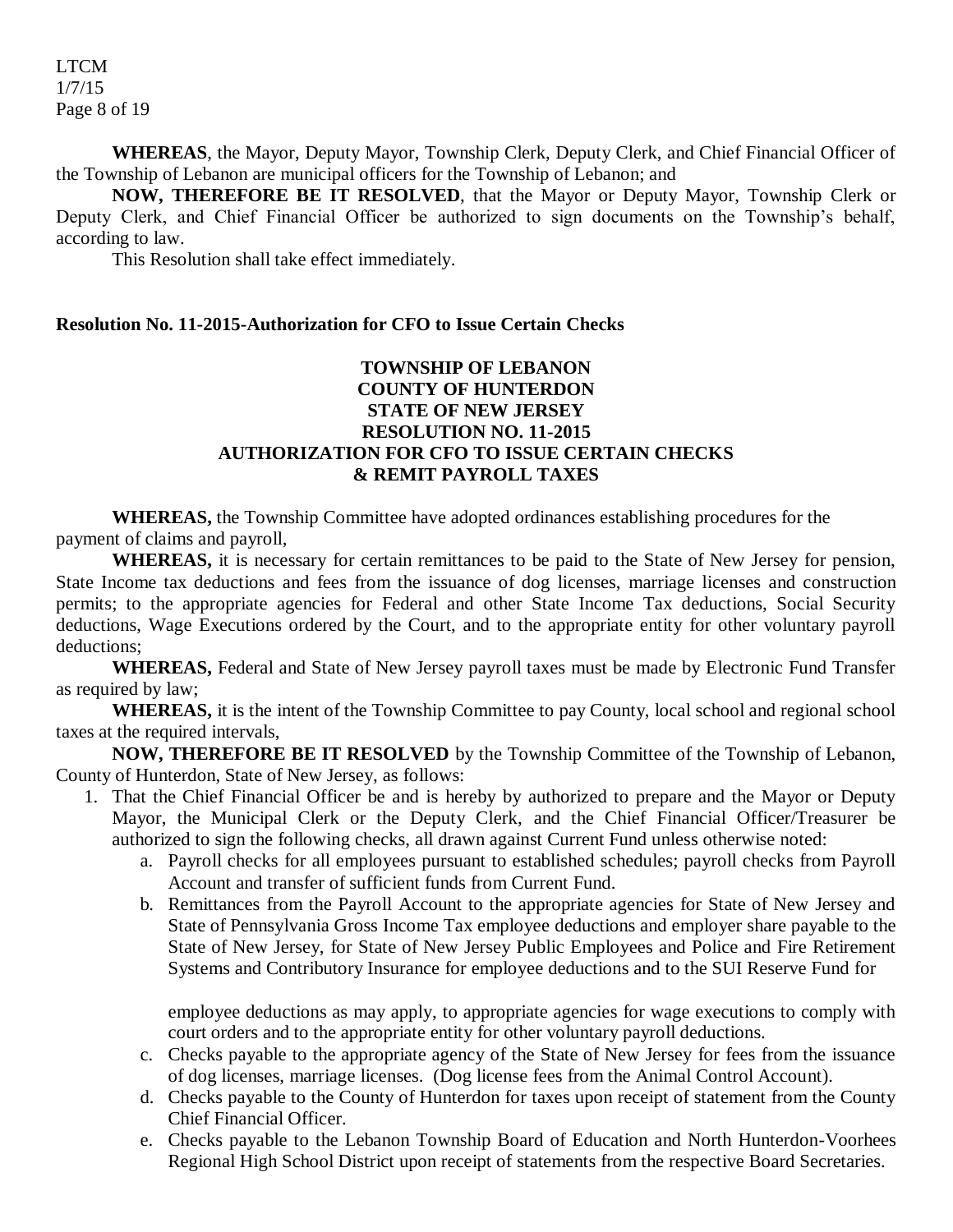# LTCM 1/7/15

Page 9 of 19

2. That the Chief Financial Officer is hereby authorized to remit Federal withholding and Social Security Taxes and New Jersey State Income Tax deductions by Electronic Funds Transfer, as required by applicable law, such remittances to be transferred from the Payroll Fund Account.

**BE IT FURTHER RESOLVED** that the Chief Financial Officer shall include a statement of the issuance of such checks as listed above as part of the Financial Report presented at the next scheduled meeting.

### **Resolution No. 12-2015-Designation of Depositories**

### **TOWNSHIP OF LEBANON COUNTY OF HUNTERDON STATE OF NEW JERSEY RESOLUTION NO. 12-2015 DESIGNATION OF DEPOSITORIES**

**WHEREAS,** R.S. 40A:5-14 requires that the Township designate as a depository for its moneys one or more banks or trust companies having its place of business in this state; and

**WHEREAS**, Peapack-Gladstone Bank, PNC, TD Bank and the New Jersey Cash Management Fund are bank or trust companies meeting the qualifications of said statute and which have satisfactorily performed the function of depository banks;

**NOW, THEREFORE BE IT RESOLVED** by the Township Committee of the Township of Lebanon in the County of Hunterdon, that PNC, Peapack-Gladstone Bank, TD Bank and the New Jersey Cash Management Fund are hereby designated as the depository banks for the Township of Lebanon.

#### **Resolution No. 13-2015-Cash Management Plan**

### **TOWNSHIP OF LEBANON COUNTY OF HUNTERDON STATE OF NEW JERSEY RESOLUTION NO. 13-2015 CASH MANAGEMENT PLAN**

**WHEREAS**, N.J.S.A. 40A:5-14, Local Fiscal Affairs Law, requires that each municipality adopt a Cash Management Plan designed to assure the deposit, investment and proper disbursement of local funds;

**NOW, THEREFORE, BE IT RESOLVED**, that the Township Committee of the Township of Lebanon does hereby adopt the following Cash Management Plan:

A. Designation of Depositories

The following institutions are designated as permissible depositories for the deposit of Township funds:

Peapack-Gladstone PNC Bank TD Bank

and any other Federal and State Bank in the State of New Jersey

All depositories must conform to the Governmental Unit Deposit Protection Act (GUDPA)

and shall provide a Notification of Eligibility from the State of New Jersey, Department of Banking, on a semiannual basis. In addition, designated depositories shall maintain maximum FDIC or FSLIC coverage of all Township funds on deposit.

B. Deposit of Funds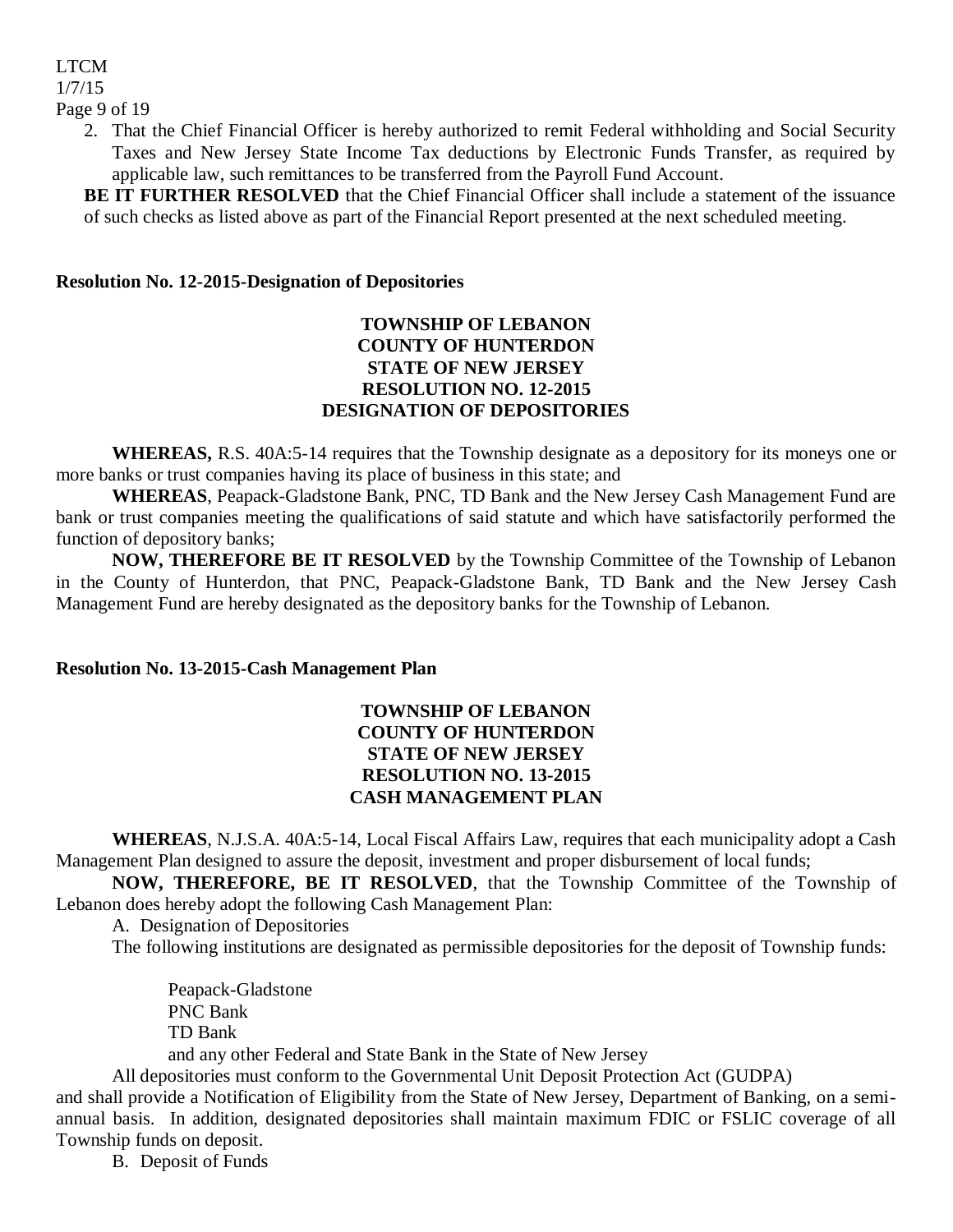1/7/15

Page 10 of 19

All funds shall be deposited within forty eight (48) hours of receipt, in accordance with N.J.S.A. 40A:5- 15, into appropriate fund operating accounts. Non-interest bearing operating and capital accounts shall be regularly monitored on a monthly basis by the CFO for the availability of funds being transferred into interest bearing accounts. Debt Service and Trust Accounts shall be maintained in accordance with Federal and State statutes regulating such funds. Payroll, Developers'

Escrow deposits and other agency funds, which represent funds of individuals and other organizations held by the Township, shall be deposited in regular, interest bearing accounts unless average daily balance is below \$1,000.00. Grant funds shall be deposited in accordance with regulations of the granting government or agency.

Where compensating balances are required by any designated depository to offset the cost of services provided; an agreement between the Township and the depository shall be executed, specifying the charge for each service and the balance required to offset each charge. Said agreement shall be reviewed on an annual basis.

C. Investment Instruments and Procedures

The Township may purchase those investments permitted in N.J.S.A. 40A:5-15.1, which include:

United States Treasury Bonds, Notes and Bills

U.S. Government Agency and Instrumentality Obligations

Bonds and other obligations of the Township of Lebanon

Peapack-Gladstone Bank Deposits and Certificates of Deposits

TD Bank Deposits and Certificates of Deposits

Savings and Bank Deposits and Certificates of Deposits

State of NJ and the State of NJ Cash Management Plan

The Township may purchase other obligation approved by the Division of Investment of the Department of Treasury for investment by local units.

Investments shall be limited to a maturity of not more than one-year unless a longer term is permitted by applicable Federal or State regulations. Allowable investments with maturities which extend beyond the end of the Township's fiscal year shall be permitted only if interest accrued on the investment is credited to the Township at the end of the fiscal year for the purpose of realizing budgetary revenue.

The purchase of Certificates of Deposit shall be made based on the availability of funds for investment and the analysis of projected cash flows. Bids for Certificates of Deposit will be solicited of at least three designated depositories only if the amount available for investment is \$100,000 or greater. Telephone bids will be solicited by the Chief Financial Officer, or designated staff member. Bidders shall specify the principal amount, interest, rate and maturity of the investment and transmit such bid to the Township by telefax. A check or wire transfer will be made available to the winning bidder on the same business day the bid is awarded.

Where the return on a proposed investment does not exceed the cost of making such investment, the Chief Financial Officer will not make the investment. The Chief Financial Officer shall have the discretion of award an investment to the depository wherein the funds reside, should that institution's quoted interest rate be less than other quoted rates, and the differential in interest rates is not more than twenty-five (25) basis points (0.25%), providing that the turn of the investment is thirty (30) days or less. The chief Financial Officer shall

have the discretion to reject all bids.

D. Disbursement of Funds

All funds shall be disbursed as authorized and directed by the Township Committee. The Chief Financial Officer shall, at the beginning of the fiscal year, present to the Township Committee a schedule of debt service, principal and interest payments and , when available a schedule of School Tax payments for the upcoming fiscal year. Upon approval of the schedules of payments by the Township Committee, the Chief Financial Officer shall then have the authority to make the following disbursements:

> School Taxes County Taxes Interfunds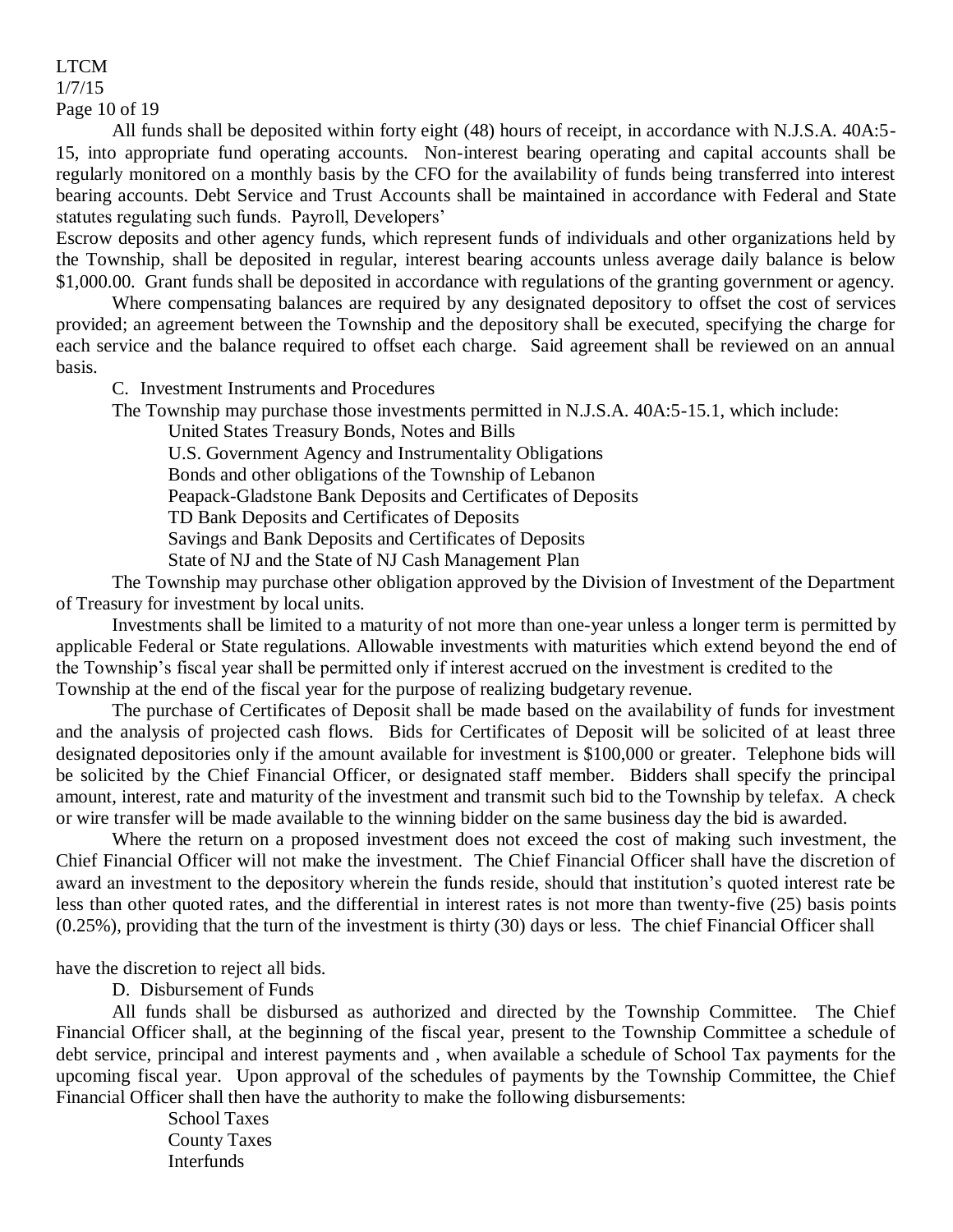1/7/15

Page 11 of 19

Purchase of Investments Debt Service Salary and Wages Postage

Disbursements shall be executed via electronic wire transfer of funds by the Chief Financial Officer, or designated staff member, when that method of payment is deemed necessary or preferable by the payee, or when the amount of such payment will result in a financial benefit of the Township of Lebanon in the form of increased investment income.

E. Reporting

The Chief Financial Officer shall, prior to the last day of the month immediately following, present to the Township Committee a monthly report of cash receipts and disbursement, subject to reconciliation and periodic adjustments.

F. Bonding

The following officials shall be covered by surety bonds, said surety bonds to be examined by the independent auditor to insure their proper execution:

Chief Financial Officer

Tax Collector

Municipal Clerk

Staff members of the Department of Finance and Tax Collection not covered by separate surety bonds shall be covered by a Public Employee's Faithful Performance Bond.

G. Compliance

The Cash Management Plan of the Township of Lebanon shall be subject to the approval of the Township Attorney, and shall be subject to the annual audit conducted pursuant to N.J.S.A. 40A:5-14.

As stated in N.J.S.A. 40A:5-14, the officials(s) charged with the custody of the Township funds shall deposit then as instructed by this Cash Management Plan, and shall thereafter be relieved of any liability or loss due to the insolvency or closing of any designated depository.

If, at any time, this Cash Management Plan conflicts with any regulations of the State of New Jersey, or any department thereof, the applicable State regulations shall apply.

*Motion by Mr. Wunder, seconded by Mr. Cryan and carried by unanimous favorable roll call vote, the* Township Committee adopted Resolutions No. 14-2015 to Resolution No. 17-2015 as written below.

### **Resolution No. 14-2015-Return Check Fee**

#### **TOWNSHIP OF LEBANON COUNTY OF HUNTERDON**

### **STATE OF NEW JERSEY RESOLUTION NO. 14-2015 RETURN CHECK FEE**

**WHEREAS**, N.J.S.A. 40:5-18(a) provides that the governing body of a municipality may provide, by resolution or ordinance, for the imposition of a service charge to be added to any account owing to the municipality, it payment tendered on the account was by check or other written instrument which was returned for insufficient funds; and

**WHEREAS,** N.J.S.A. 40:5-18(b) provides that whenever an account owing to a municipality is for a tax or special assessment, the service charge authorized by this section shall be included on whatever list of delinquent accounts is prepared for enforcement of the lien.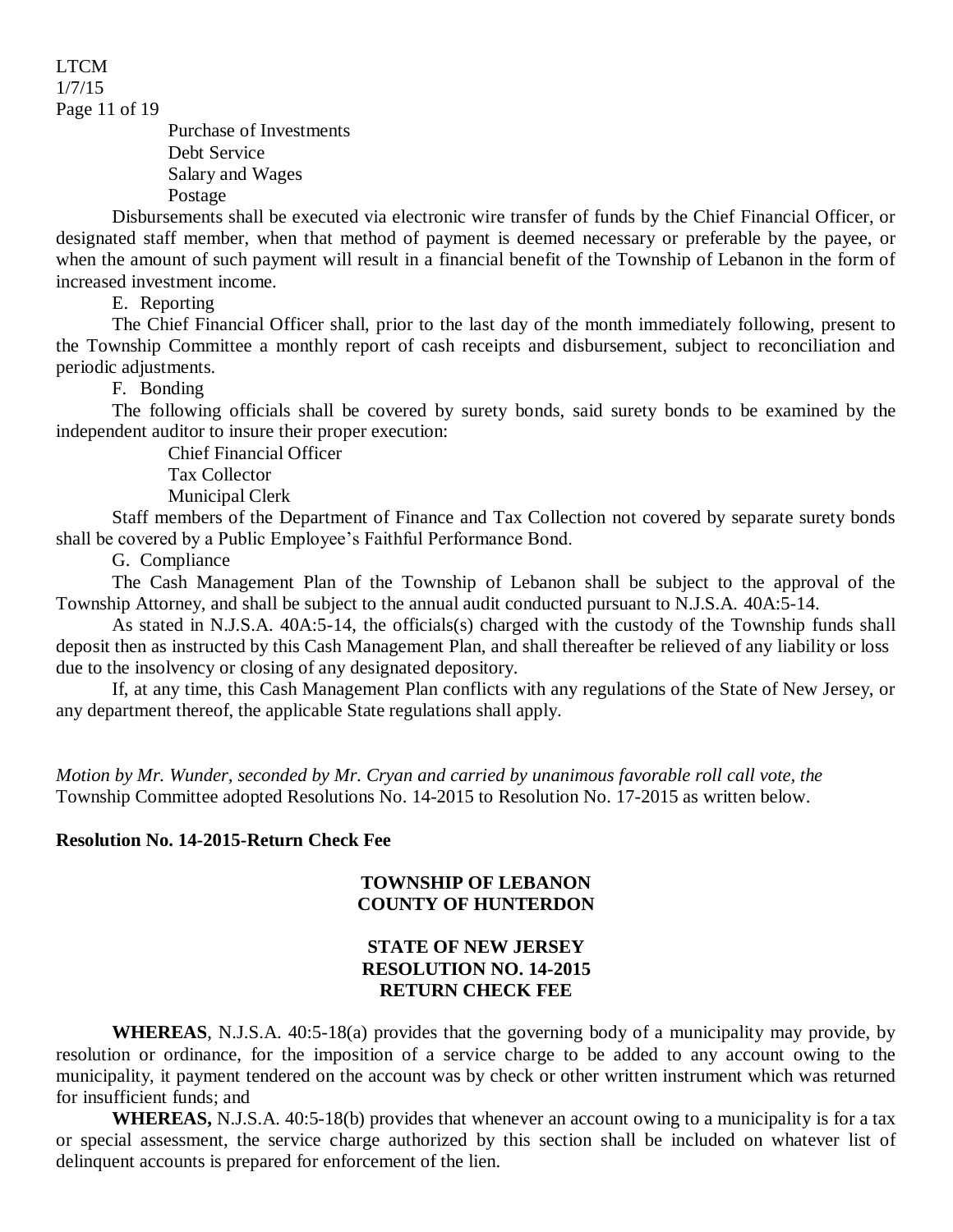### LTCM 1/7/15 Page 12 of 19

**NOW, THEREFORE BE IT RESOLVED** by the Township Committee of the Township of Lebanon, that the service charge for a check or other written instrument returned for insufficient funds is hereby determined and set at \$20.00 per check or other written instrument pursuant to N.J.S.A. 40:5-18(c); and

**BE IT FURTHER RESOLVED** that any service charge authorized by this section shall be collected in the same manner prescribed by law for the collection of the account for which the check or other written instrument was tendered. In addition, the governing body may require future payments to be tendered in cash or by certified or cashier's check, N.J.S.A. 40:5-18(d).

#### **Resolution No. 15-2015-Cancellation of Tax Sale Certificates**

### **TOWNSHIP OF LEBANON COUNTY OF HUNTERDON STATE OF NEW JERSEY RESOLUTION NO. 15-2015 AUTHORIZATION OF REDEMPTION**

**WHEREAS,** N.J.S.A. 54:5-55 provides that where a Tax Sale Certificate has been redeemed, the Tax Collector shall, at the option of the redeeming party, either execute a Certificate of Redemption or procure and deliver to the owner a Certificate of Sale receipted for cancellation by endorsement in same manner required by law to satisfy or cancel a mortgage; and

**WHEREAS,** N.J.S.A. 46:18-6 provides that an instrument record-able mortgage may be canceled only by the endorsement of the executive officer of a corporation attested to by a secretarial officer of the corporation; and

**WHEREAS,** the Mayor of the Township is considered to be a duly authorized executive officer; and Tax Collector of the Township is considered to be duly authorized to collect taxes,

**NOW, THEREFORE BE IT RESOLVED** by the Township of Lebanon in the County of Hunterdon, that the Mayor and Tax Collector be designated as the duly authorized to endorse for cancellation of Tax Sale Certificates; and

**BE IT FURTHER RESOLVED** that a copy of this Resolution be sent to the Township Tax Collector for insertion in her official records.

#### **Resolution No. 16-2015-Recycling Tonnage Grant**

#### **TOWNSHIP OF LEBANON COUNTY OF HUNTERDON STATE OF NEW JERSEY RESOLUTION NO. 16-2015 TONNAGE GRANT APPLICATION RESOLUTION**

- **WHEREAS,** The Mandatory Source Separation and Recycling Act, P.L.1987, c.102, has established a recycling fund from which tonnage grant may be made to municipalities in order to encourage local source separation and recycling programs; and
- **WHEREAS,** It is the intent and the spirit of the Mandatory Source Separation and Recycling Act to use the tonnage grants to develop new municipal recycling programs and to continue and to expand existing programs;
- **WHEREAS,** The New Jersey Department of Environmental Protection has promulgated recycling regulations to implement the Mandatory Source Separation and Recycling Act; and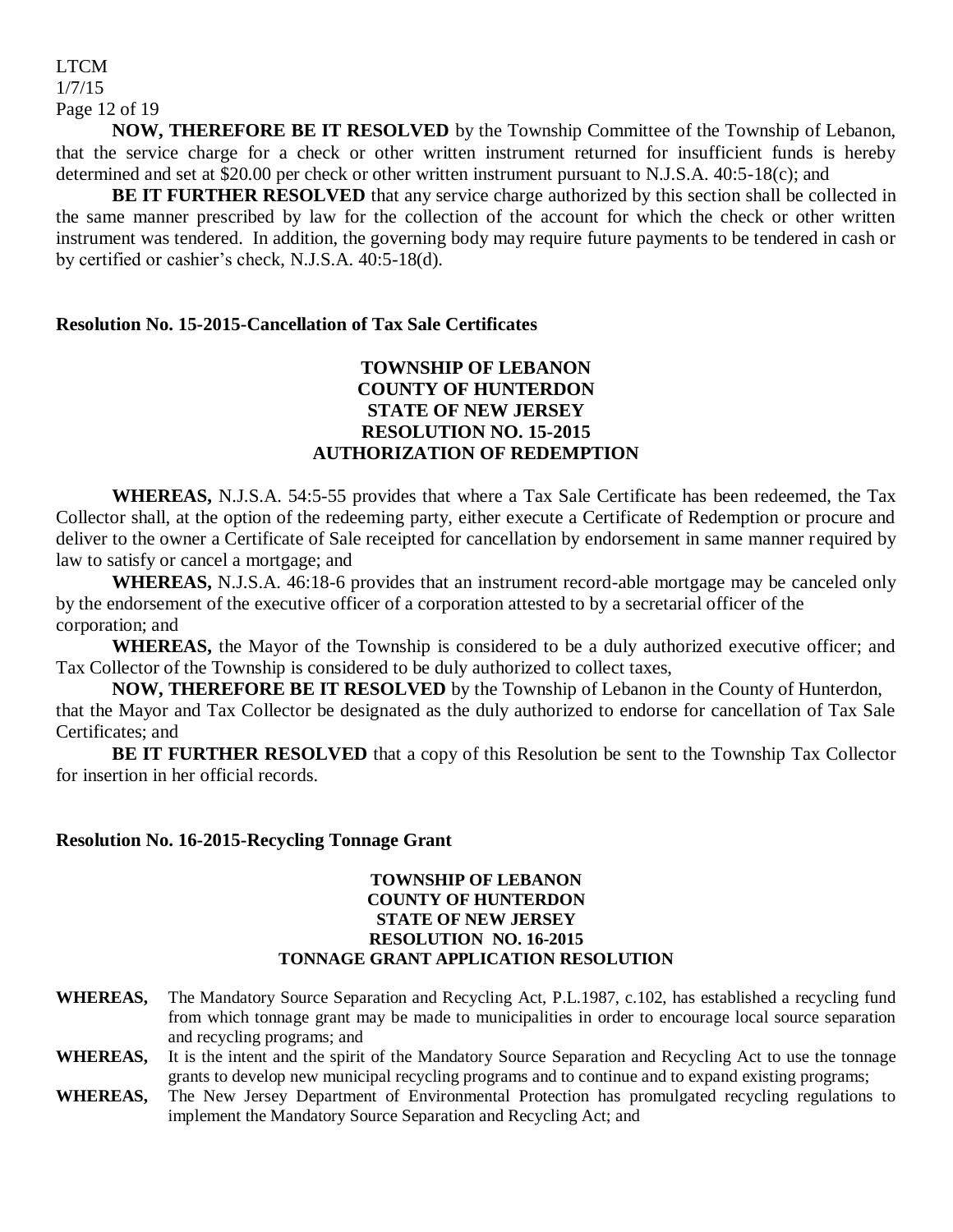1/7/15

Page 13 of 19

- **WHEREAS,** The recycling regulation impose on municipalities certain requirements as a condition for applying tonnage grants, including but not limited to, making and keeping accurate, verifiable records of material collected and claimed by the municipality; and
- **WHEREAS,** A resolution authorizing this municipality to apply for such tonnage grants will memorialize the commitment of this municipality to recycling and to indicate the assent of the Township of Lebanon to the efforts undertaken by the municipality and the requirements contained in the Recycling Act and recycling regulations; and
- **WHEREAS,** Such a resolution should designate the individual authorized to ensure the application is properly completed and timely filed.

**NOW THEREFORE BE IT RESOLVED** by the Township of Lebanon Committee of the Township of Lebanon,

Hunterdon County, New Jersey, that the Township of Lebanon hereby endorses the submission of the recycling tonnage grant application to the New Jersey Department of Environmental Protection and designates JoAnn Fascenelli to ensure that the application is properly filed; and

**BE IT FURTHER RESOLVED** that the monies received from the recycling tonnage grant be deposited in a dedicated recycling trust to be used solely for the purposes of recycling.

### **Resolution No. 17-2015-Appointing the Municipal Court and Deputy Court Administrator**

### **TOWNSHIP OF LEBANON COUNTY OF HUNTERDON STATE OF NEW JERSEY RESOLUTION NO. 17-2015 RESOLUTION AUTHORIZING THE ENGAGEMENT OF A MUNICIPAL COURT ADMINISTRATOR AND A DEPUTY MUNICIPAL COURT ADMINISTRATOR**

**WHEREAS**, the Township of Lebanon has entered into a Shared Services Agreement for a Shared Municipal Court between the Township of Lebanon and the Township of Tewksbury; and

**WHEREAS,** the Municipal Court requires the services of a Municipal Court Administrator and a Deputy Municipal Court Administrator for 2015 year; and

**NOW, THEREFORE, BE IT RESOLVED,** by the Mayor and Committee of the Township of Lebanon, Hunterdon County, New Jersey, hereby ratifies the Appointment of Cindy Hooven as the Certified Court Administrator and Shauna Tillotson as the Deputy Court Administrator for the 2015 year.

#### **ORDINANCES**

**Introduction**

### **ORDINANCE NO. 2015-01- CAP BANK**

*Motion by Mr. Wunder, seconded by Mr. Cryan and carried by unanimous favorable roll call vote, the* Township Committee approved Ordinance No. 2015-01 on first reading. (As entitled below).

> STATE OF NEW JERSEY COUNTY OF HUNTERDON TOWNHSIP OF LEBANON ORDINANCE NO. 2015-01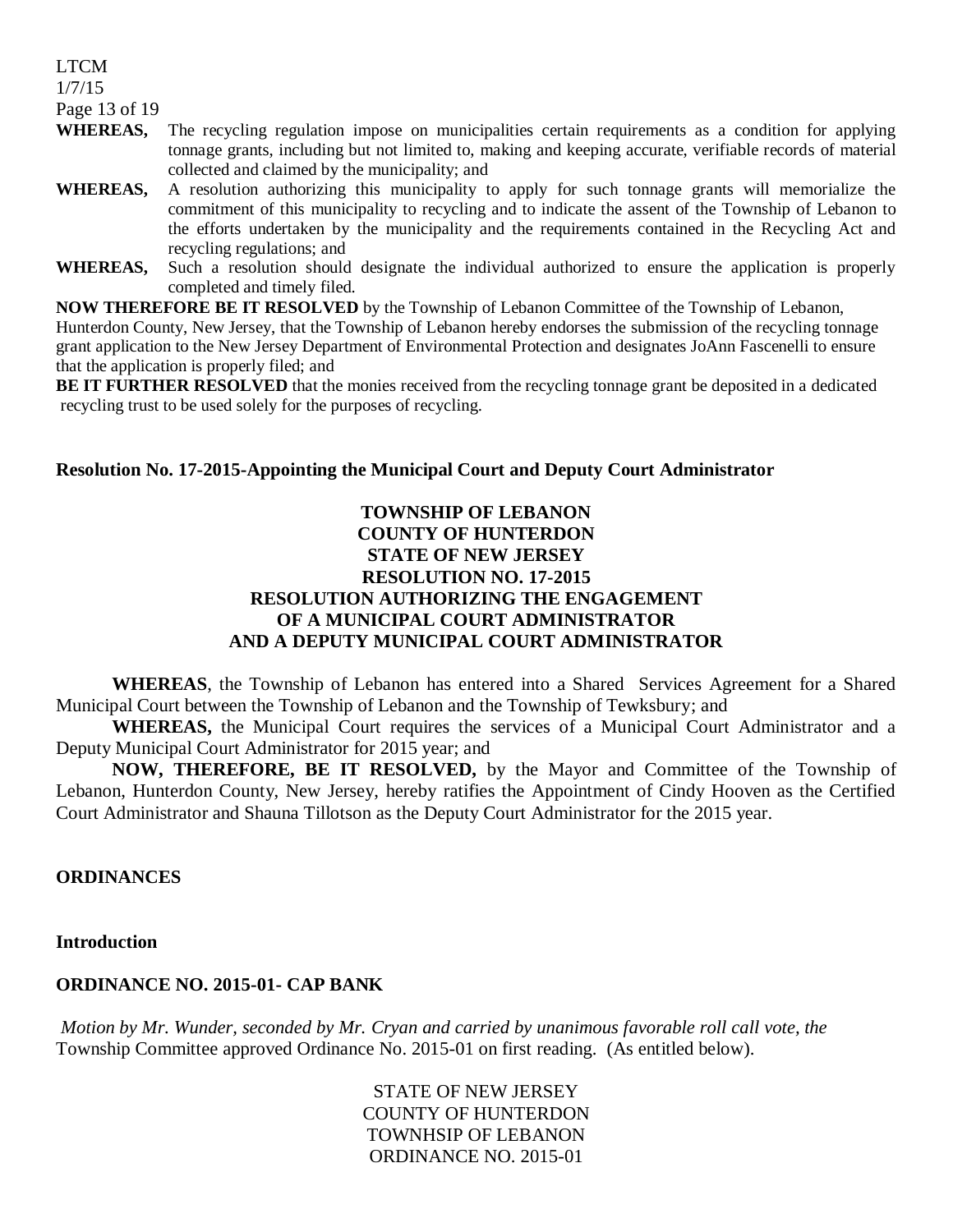### CALENDAR YEAR 2015 ORDINANCE TO EXCEED THE MUNICIPAL BUDGET APPROPRIATION LIMITS AND TO ESTABLISH A CAP BANK (N.J.S.A. 40a:4-45.14)

Public Hearing will be held on February 4, 2015

### **APPOINTMENTS**

*Motion by Mr. Wunder, seconded by Mr. Cryan and carried by favorable roll call vote, the Township*  Committee approved the following appointments. AYES: Wunder, McKee, Laul, Cryan ABSTAIN: Milkowski

#### **2015 APPOINTMENTS**

### **ANNUAL 1-YEAR APPOINTMENTS**

**DEPUTY CLERK:** Kimberly Jacobus **ASSISTANT ROAD SUPERVISOR:** Kevin Rivers **ACCOUNTS PAYABLE CLERK**- JoAnn Fascenelli **FIRE OFFICIAL:** Gary Apgar **SPECIAL POLICE CLASS II:** Alan Goracy **COAH LIAISON –** Gail Glashoff **POLICE MATRON:** Judy Dunlap **OFFICIAL ASSESSMENT SEARCHER:** Karen Sandorse **OFFICIAL TAX SEARCHER:** Mary Hyland **ISSUER OF SUBDIVISION CERTIFICATES:** Gail Glashoff **STATE HISTORIAN:** Vacant **DOG CENSUS:** Judy Dunlap **PERC WITNESS**: Jess Symonds **PERC WITNESS ALT:** Kurt Hoffman

#### **LIBRARY COMMISSION**

*Motion by Mr. Wunder, seconded by Mr. Cryan and carried by unanimous favorable roll call vote, the* Township Committee approved the following appointments to the Library Commission.

Art Gerlich, Jan Gibas, Barbara O'Rourke, Melanie Ryan, Georgia Cudina, Debbie Bernardo & Kristen Petrik

#### **HISTORIANS**

**.**

*Motion by Mr. Wunder, seconded by Mr. Cryan and carried by unanimous favorable roll call vote, the*  Township Committee approved the following appointment to the Historians.

William DeCoster, Susan Donavan, Victor Hoffman, Laurie Hoffman, Nina Savoia, Eileen Lebida,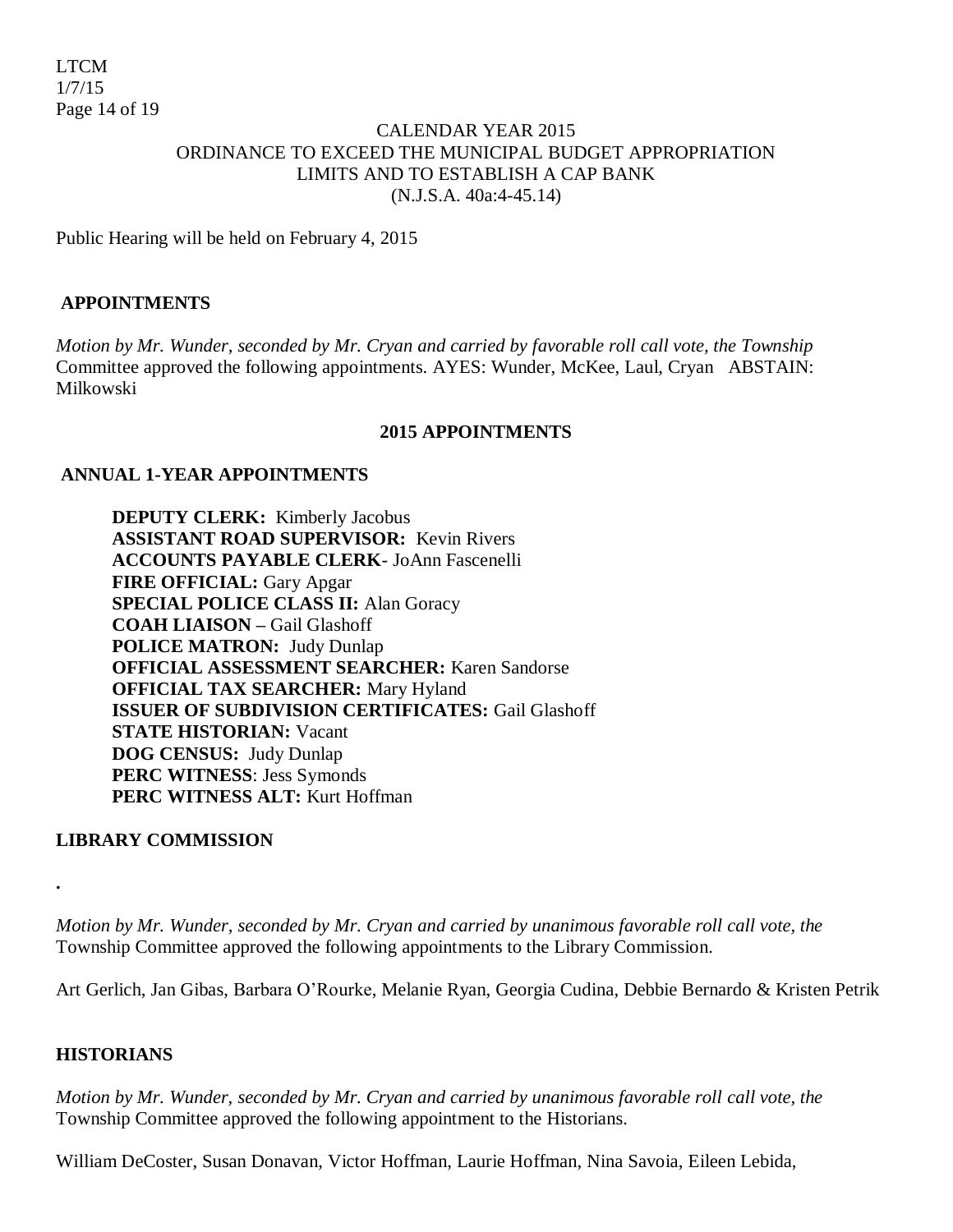LTCM 1/7/15 Page 15 of 19 Tom Burrell, Carol Baker & Chuck Speierl

### **PARK COMMITTEE**

*Motion by Mr. Cryan, seconded by Mr. Laul and carried by unanimous favorable roll call vote, the Township* Committee approved the following appointments to the Park Committee.

Kirk Petrik, Eric Petrik, Kimberly Jacobus, Collette Evanko, Patricia Schriver, Jen Matyas, Jan Gibas Charles Fortenbacker, Wayne Maurer, Greg Cahill & Aiko Thurlow

### **AG ADVISORY COMMITTEE**

*Motion by Mr. Cryan, seconded by Mr. Laul and carried by favorable roll call vote, the Township Committee*  approved the Ag Advisory Committeeappointments. AYES: Wunder, McKee, Laul, Cryan ABSTAIN: Milkowski

Adam Ambielli, Al Nagie & Gary Milkowski

### **RECYCLING COORDINATOR**

*Motion by Mr. Cryan, seconded by Mr. Wunder and carried by unanimous favorable roll call vote, the*  Township Committee approved the following members for Recycling Coordinator.

JoAnn Fascenelli & Jan Gibas, Assistant

### **RECYCLING COMMISSION**

*Motion by Mr. Laul, seconded by Mr. Cryan and carried by unanimous favorable roll call vote, the*  Township Committee approved the following members for Recycling Commission.

Jan Gibas & Steve O'Reilly

**SWAC**

Mayor McKee stated that there is a vacancy

### **BOARD OF ADJUSTMENT MEMBERS & PLANNING BOARD MEMBERS**

Mayor McKee stated that he would like to see Mr. Milkowski continue on as the representative for the Committee on the Planning Board.

*Motion by Mayor McKee, seconded by Mr. Laul and carried by unanimous favorable roll call vote, the*  Township Committee approved the following Board of Adjustment and Planning Board appointments.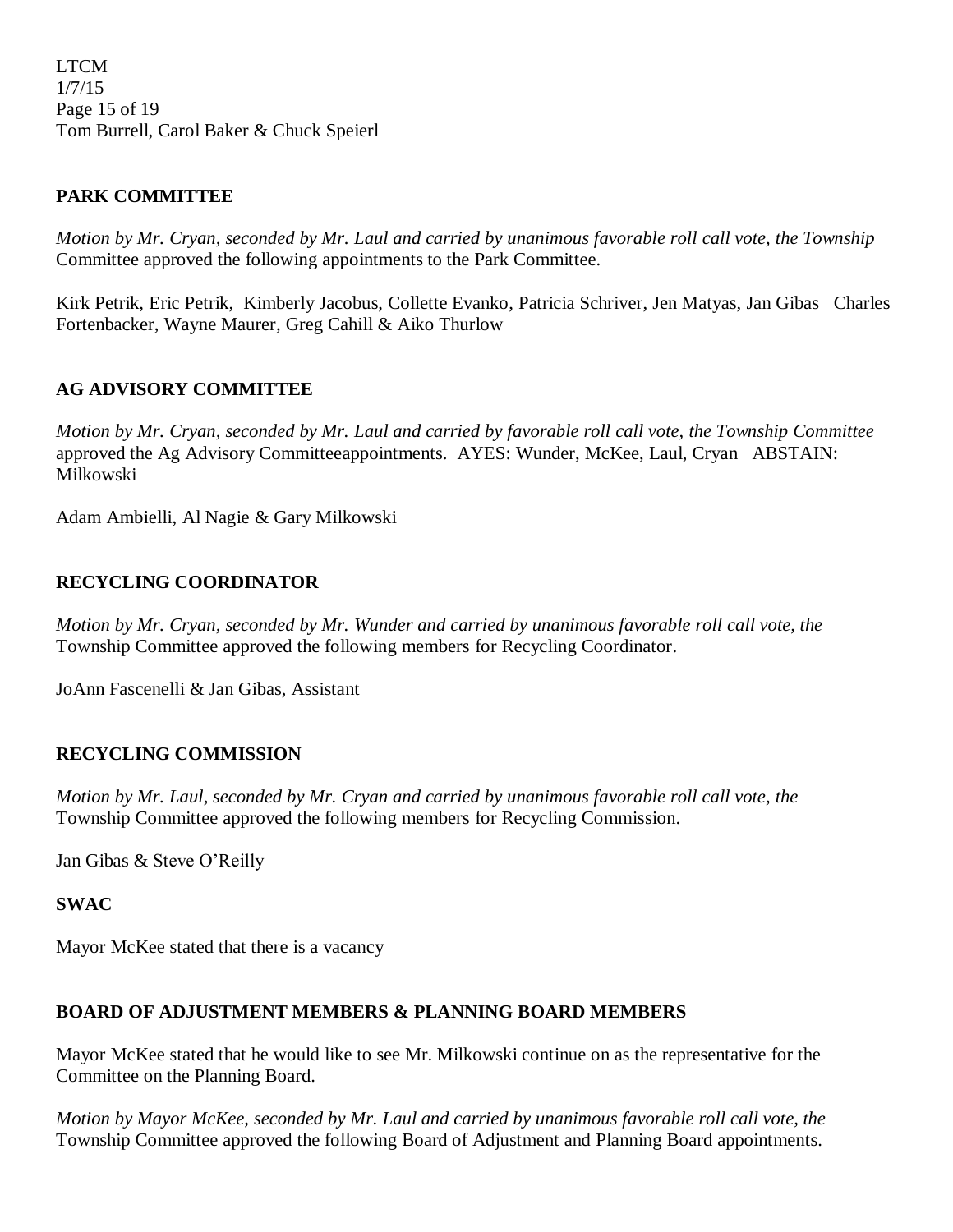| <b>LTCM</b>                 |                            |
|-----------------------------|----------------------------|
| 1/7/15                      |                            |
| Page 16 of 19               |                            |
| <b>Board of Adjustment:</b> |                            |
| CLASS IV-ALT I:             | John Locker, expires 12/16 |

### **Planning Board:**

| Mayor McKee, expires 12/15         |
|------------------------------------|
| Vacancy, expires 12/15             |
| Committee Milkowski, expires 12/15 |
| Joshua Rich, expires 12/18         |
| Art Gerlich, expires 12/16         |
|                                    |

### **OEM**

*Motion by Mr. Laul, seconded by Mr. Cryan and carried by unanimous favorable roll call vote, the*  Township Committee approved the following appointments for OEM Deputies.

| Bruce Cunningham, Deputy | expires $12/15$ |
|--------------------------|-----------------|
| Joseph Maurizio, Deputy  | expires $12/15$ |

#### **RECREATION COMMISSION**

Mayor McKee stated that the Recreation commission is a 7 member committee and there are 5 vacancies with no volunteers to fill them. There were no appointments made.

#### **OPEN SPACE/ENVIRONMENTAL COMMITTEE**

*Mayor McKee made the following appointments to the Open Space/Environmental Committee.*

| Drew DePalma          | $3$ -yr term, expires $12/17$ |
|-----------------------|-------------------------------|
| Erik Henriksen        | $3$ -yr term, expires $12/17$ |
| <b>Adam Duckworth</b> | $3$ -yr term, expires $12/17$ |

Deborah Goodsite, Alt #2 2-yr term, expires  $12/16$ There is one vacancy with an unexpired term, Alt #, 2-yr term, expires  $12/15$ 

#### **MUSCONETCONG RIVER MANAGEMENT COUNCIL**

*Mayor McKee made the following appointments to the Musconetcong River Management Council.*

Erik Henriksen – Liaison Nancy Lawler – Alternate

#### **MAYORAL LIAISONS**

*Mayor McKee appointed the following Committeemen as Liaisons to:*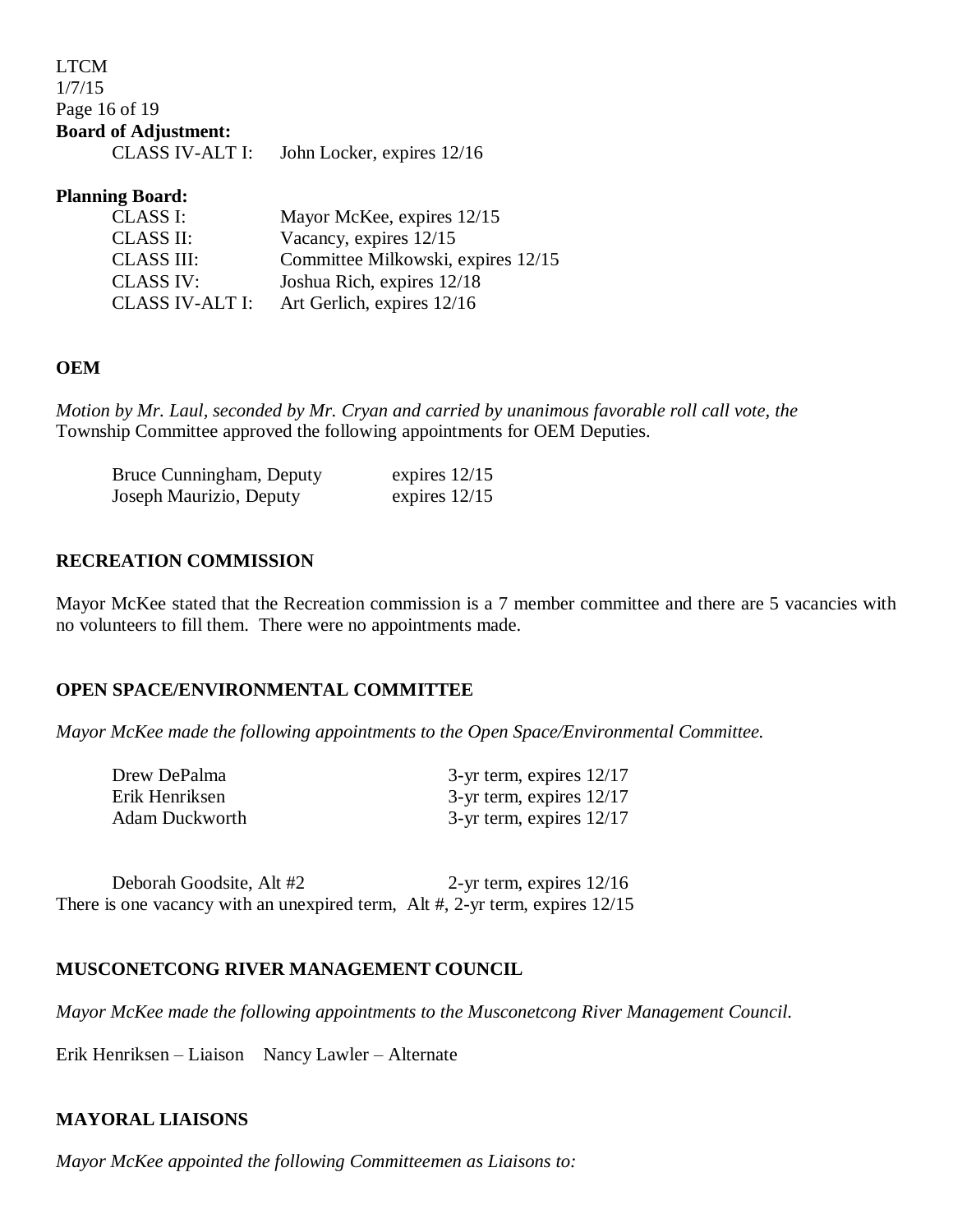LTCM 1/7/15 Page 17 of 19

> **RELOCATION ASSISTANCE OFFICER:** Brian Wunder **LIAISON TO ADMINISTRATION & FINANCE:** Tom McKee **LIAISON TO COAH & OPEN SPACE COORDINATOR:** Ron Milkowski **LIAISON TO EMERGENCY MANAGEMENT:** Bernie Cryan **LIAISON TO ENVIRONMENTAL MATTERS:** Marc Laul **LIAISON TO FEMA:** Bernie Cryan **LIAISON TO FOOD PANTRY:** Brian Wunder **LIAISON TO GRANTS:** Brian Wunder **LIAISON TO THE HIGHLANDS:** Tom McKee **LIAISON FOR LEGAL MATTERS:** Tom McKee **LIAISON TO THE LOCAL SCHOOL DISTRICT:** Marc Laul **LIAISON TO THE MUNICIPAL COURTS:** Ron Milkowski **LIAISON TO POLICE, FIRE & RESCUE:** Ron Milkowski **LIAISON TO PUBLIC WORKS:** Brian Wunder **LIAISON FOR SHARED SERVICES:** Marc Laul **LIAISON TO STANDING COMMITTEES:** Marc Laul **LIAISON TO VETERAN'S HAVEN COMMITTEE:** Bernie Cryan **MUNICIPAL COORDINATOR of HUNTERDON COUNTY SENIOR SERVICES:** Bernie Cryan

# **TOWNSHIP CONTRACTS – AGREEMENTS**

*Motion by Mr. Wunder, seconded by Mr. Laul and carried by unanimous favorable roll call vote, the Township* Committee approved entering into contract with the following:

Zoning Officer – John Flemming

*Motion by Mr. Laul, seconded by Mr. Cryan and carried by unanimous favorable roll call vote, the Township* Committee approved entering into contracts with the following:

Newsletter – Design and Maintenance & Website – Design and Maintenance – Karen Newman

*Motion by Mr. Milkowski, seconded by Mr. Cryan and carried by unanimous favorable roll call vote, the* Township Committee approved entering into a contract with the following:

ACO – Kim Bennett

**OLD BUSINESS** 

**None**

**NEW BUSINESS**

**None**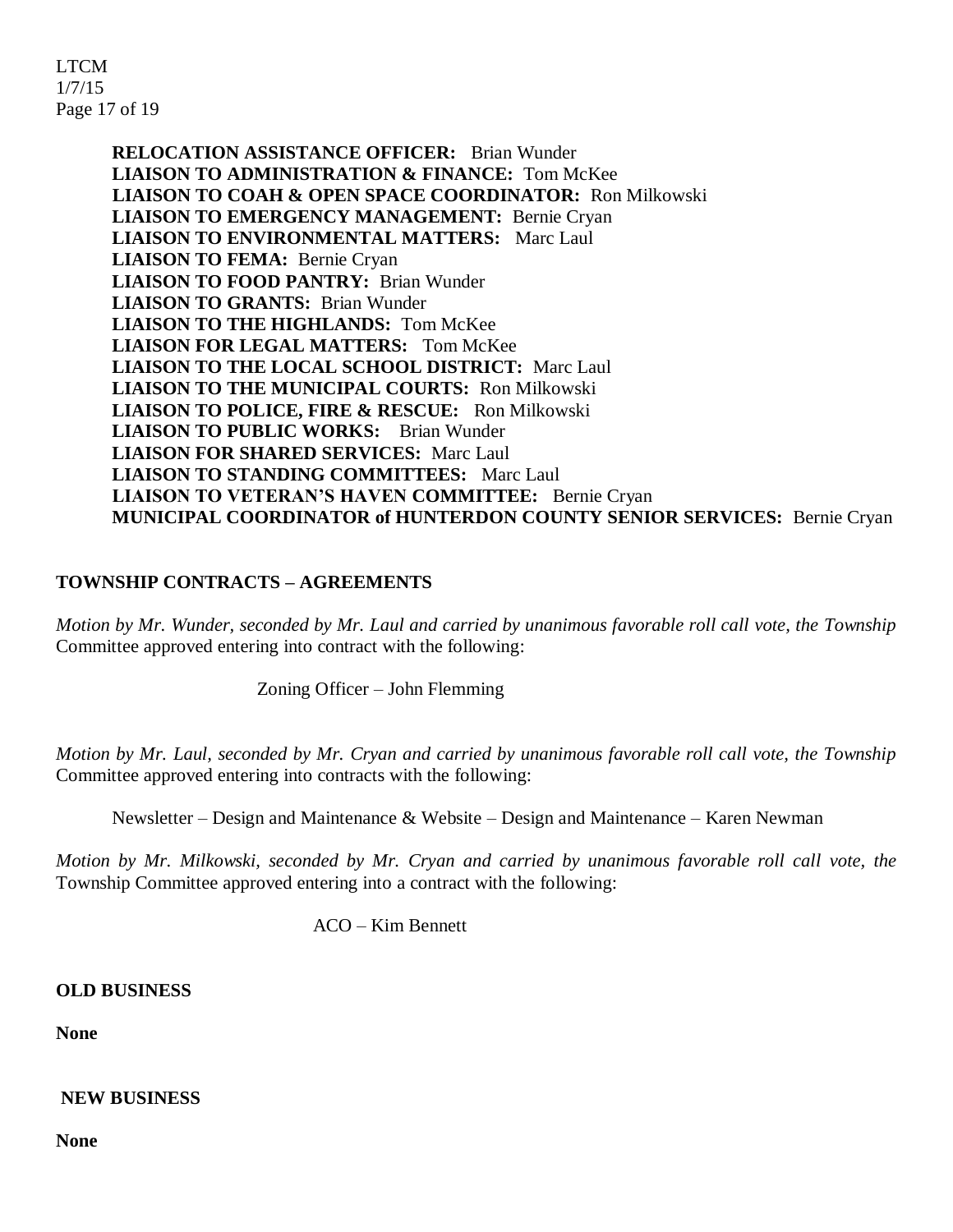### **PRESENTATION OF VOUCHERS**

Committeeman Cryan provided a description of vouchers exceeding \$1000.00.

*Motion by Mr. Wunder, seconded by Mr. Laul and carried by unanimous favorable roll call vote, the Township* Committee approved the January 7, 2015 Bill List in the amount of \$2,388,814.50.

### **PUBLIC COMMENTS**

*Motion by Mr. Wunder, seconded by Mr. Cryan and carried by unanimous favorable roll call vote, the* Township Committee opened the public comment portion of the meeting.

Mr. Anthony Casale questioned if there is there a vacancy on the Planning Board. Mayor McKee stated that there is one vacancy and he was going to defer it to the Chair of the Planning Board for when they re-organize. Mr. Casale also questioned the status of the DPW building. Mayor McKee stated the DPW Supervisor is still working with the architect and contractors trying to get them to come back and take care of the issues. Mr. Casale asked if the policy on the public comment at the beginning of the agenda had changed. Mayor McKee stated that it was changed only for the re-org meeting. Mr. Casale also stated his opinion on something that happened at the Board of Adjustment meeting regarding a resident who came in for an informal, was told they were in compliance and was charged attorney fees. There was no resolution prepared by the attorney and Mr. Casale does not agree that they should have been charged the fee. Mr. Casale asked where the Township is with the cell tower. Mayor McKee stated that the Committee has information that they need to review for the next meeting so that they can make a decision.

*Motion by Mr. Wunder, seconded by Mr. Cryan and carried by unanimous favorable roll call vote, the* Township Committee closed the public comment portion of the meeting.

*Having no further business to come before the Committee, a motion was made by Mr. Cryan, seconded by*  Mr. Laul and carried by unanimous favorable roll call vote to adjourn the meeting at 6:58 p.m.

As prepared by Kimberly Jacobus, Deputy Clerk

Respectfully submitted,

Karen J. Sandorse, RMC/CMC Municipal Clerk

\_\_\_\_\_\_\_\_\_\_\_\_\_\_\_\_\_\_\_\_\_\_\_\_\_\_\_\_\_\_\_\_\_\_\_

Approved: February 4, 2015

\_\_\_\_\_\_\_\_\_\_\_\_\_\_\_\_\_\_\_\_\_\_\_\_\_\_\_\_\_\_